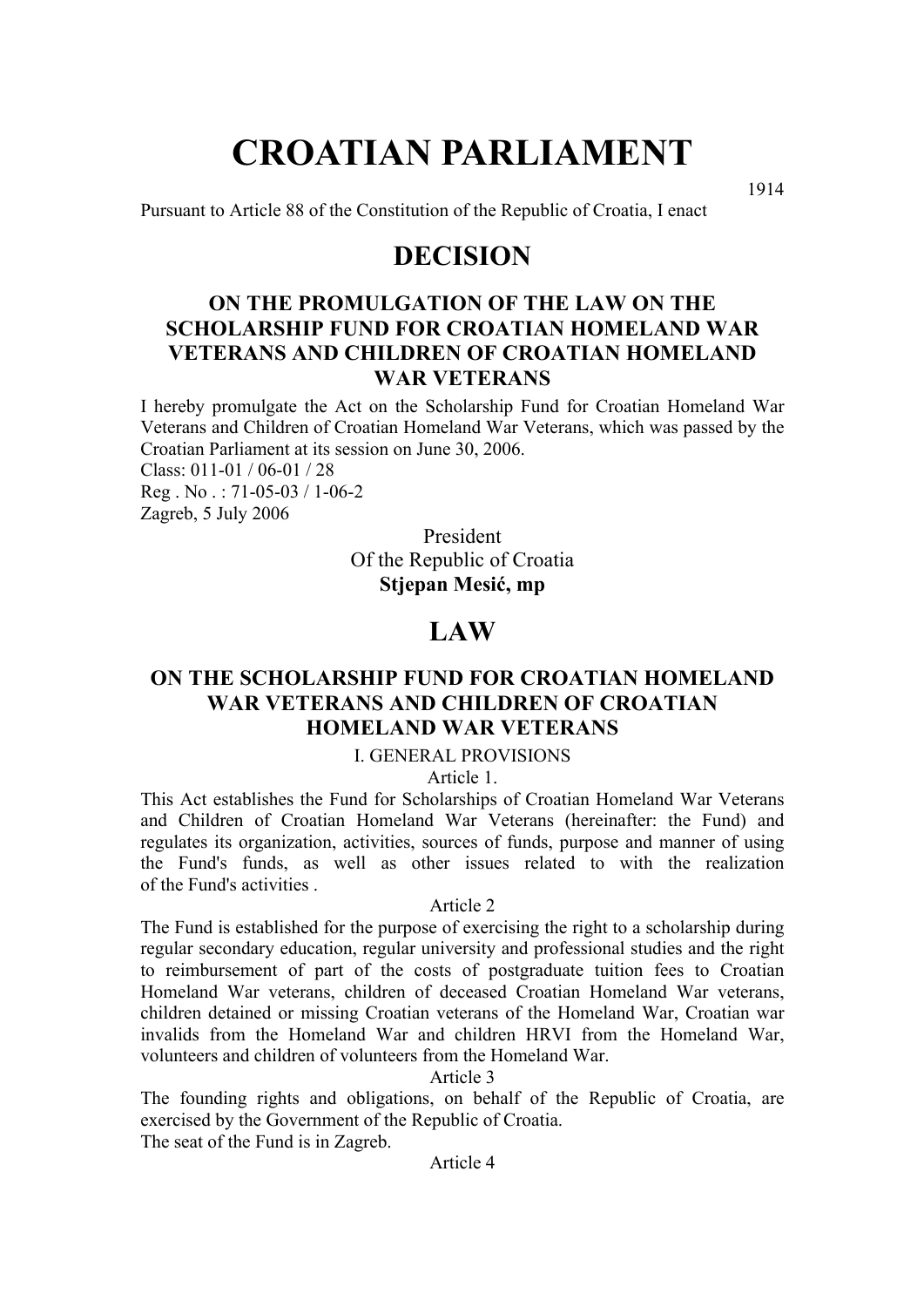The Fund has the status of a legal entity with the rights and obligations prescribed by this Law and the Statute of the Fund.

The fund is entered in the court register.

# II. ACTIVITY AND STRUCTURE OF THE FUND

# Article 5

The Fund's activities include:

1. professional and other tasks related to obtaining, managing and using the Fund's resources,

2. cooperation with the ministry responsible for science, education and sports;

3. consideration of the proposed conditions and criteria for the recognition of the right to scholarships during full-time secondary education and full-time university and professional studies, as well as the right to reimbursement of part of the costs of postgraduate tuition fees at higher education institutions;

4. prescribing the procedure for awarding scholarships and reimbursement of part of the costs of tuition fees for postgraduate studies at higher education institutions;

5. determining the amount of monthly scholarships and reimbursement of part of the costs of tuition fees for postgraduate studies at higher education institutions;

6. keeping a register - the register of beneficiaries of scholarship rights and beneficiaries of part of the costs of tuition fees for postgraduate studies at higher education institutions;

7. performing other tasks that ensure the implementation of the right to scholarships and reimbursement of part of the costs of tuition fees for postgraduate studies at higher education institutions.

# III. FUND BODIES AND FUND MANAGEMENT

# Article 6

The bodies of the Fund are: the Board of Directors of the Fund (hereinafter: the Board of Directors) and the Director of the Fund (hereinafter: the Director).

The Fund is managed by the Board of Directors in accordance with the provisions of this Act, the Statute of the Fund, general acts of the Fund and other regulations.

The Management Board has a president and six members appointed and dismissed by the Government of the Republic of Croatia.

The President of the Management Board is the Minister responsible for Croatian Homeland War veterans and members of their families.

The Government of the Republic of Croatia appoints to the Management Board:

- one member at the proposal of the ministry responsible for education,

- one member at the proposal of the working body of the Croatian Parliament for Croatian Homeland War Veterans,

- four members at the proposal of the Management Board of the Fund of Croatian Homeland War Veterans and members of their families.

The term of office of the President and members of the Management Board is four years.

The Government of the Republic of Croatia shall dismiss the President and a member of the Management Board if he fails to perform his duties conscientiously, in accordance with the law and other general acts of the Fund, if he fails to fulfill his obligations by failing to interests that are contrary to the interests of the Fund.

The manner of work of the Board of Directors will be regulated in more detail by the Rules of Procedure which will regulate the manner of convening sessions, voting, decision-making and other general acts, exemption from voting in case of conflict of interest, and other facts relevant to its work.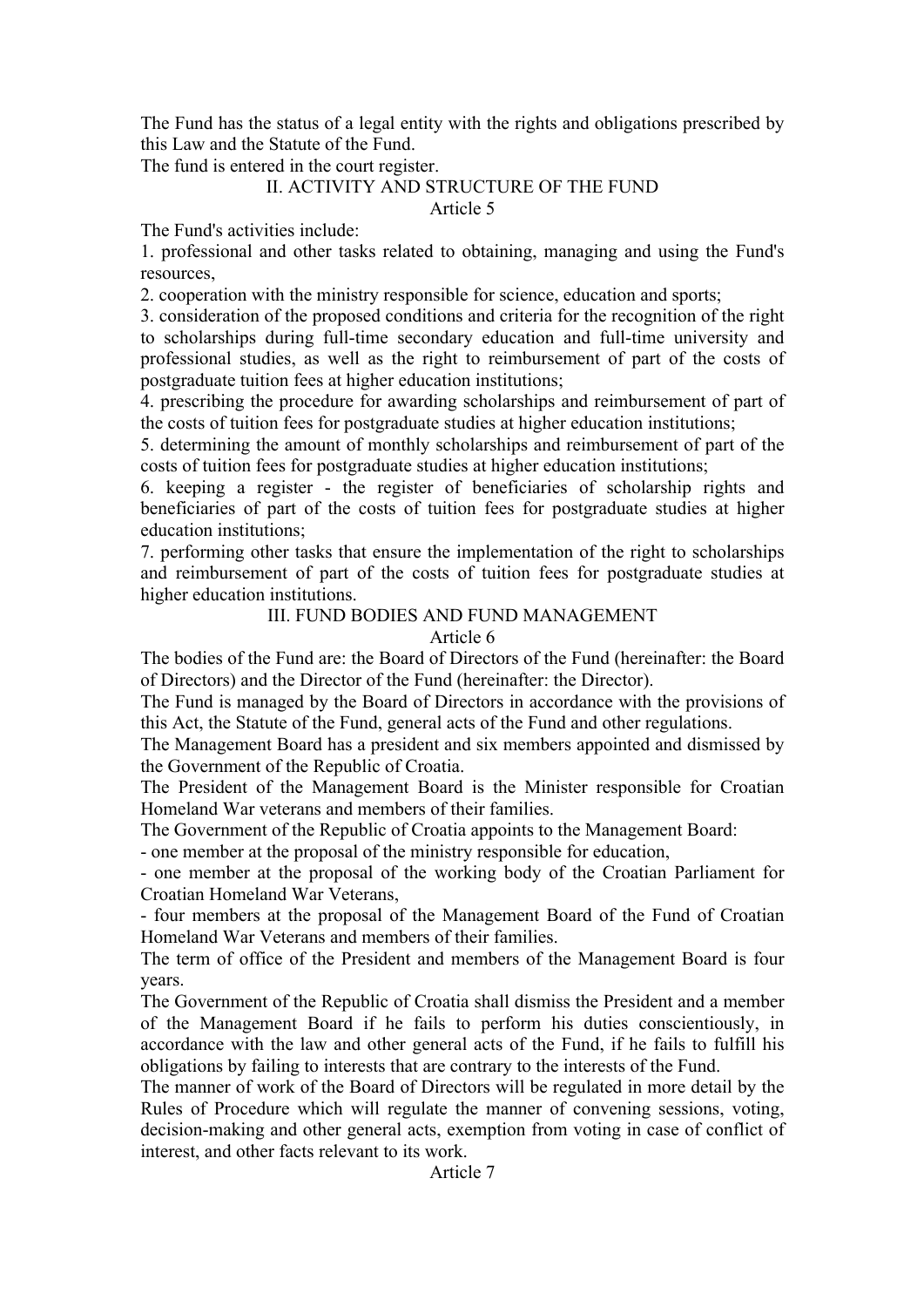The Board of Directors performs the following tasks:

1. adopts the Statute of the Fund with the prior consent of the Government of the Republic of Croatia,

2. adopts the annual work program and financial plan of funds for scholarships and reimbursement of part of the costs of tuition fees for postgraduate studies at higher education institutions,

3. makes decisions and general acts within the scope of work of the Fund,

4. adopts the Rules of Procedure for its work,

5. submits a report on the operations of the Fund to the Government of the Republic of Croatia by the end of April of the current year for the previous calendar year,

6. adopts the Ordinance on the procedure for awarding scholarships and reimbursement of part of the costs of tuition fees for postgraduate studies at higher education institutions,

7. performs other tasks of importance for the work of the Fund.

# Article 8

The Fund has a Statute which regulates:

1. internal organization and scope of the Fund, the Board of Directors and the Director.

2. basic principles of the Fund's work,

3. manner of performing administrative-professional tasks,

4. other issues important to the Fund.

# Article 9

The Fund's business manager is the director.

The Director represents the Fund.

The director is appointed on the basis of a public competition for a term of four years.

The Director is appointed by the Government of the Republic of Croatia on the proposal of the Management Board.

The scope, powers, responsibilities and procedure for the appointment and dismissal of the director are determined by the Statute of the Fund.

# Article 10

The Fund has supervisory, professional and advisory bodies.

The establishment, composition, manner of work and authorizations of the bodies referred to in paragraph 1 of this Article shall be regulated by the Statute of the Fund.

# IV. FUND REVENUES AND THE WAY OF THEIR USE

# Article 11

Funds for financing scholarships and reimbursement of part of the costs of tuition fees for postgraduate studies at higher education institutions are provided from:

- part of one third of the net profit from investments made by the Croatian Homeland War Veterans Fund and members of their families intended for development social and humanitarian measures to improve the status of Croatian Homeland War veterans and their families by decision of the Board of the Croatian Homeland War Veterans Fund and their families adopted in accordance with the Law on the Fund of Croatian Homeland War Veterans and Members of Their Families,

- donations, grants and other sources.

# Article 12

Beneficiaries of the Fund are obliged to use the allocated funds for the intended purpose in the manner determined by the scholarship award agreement and the agreement on the allocation of compensation for part of the costs of postgraduate tuition fees at higher education institutions.

V. ASSETS AND FINANCIAL OPERATIONS OF THE FUND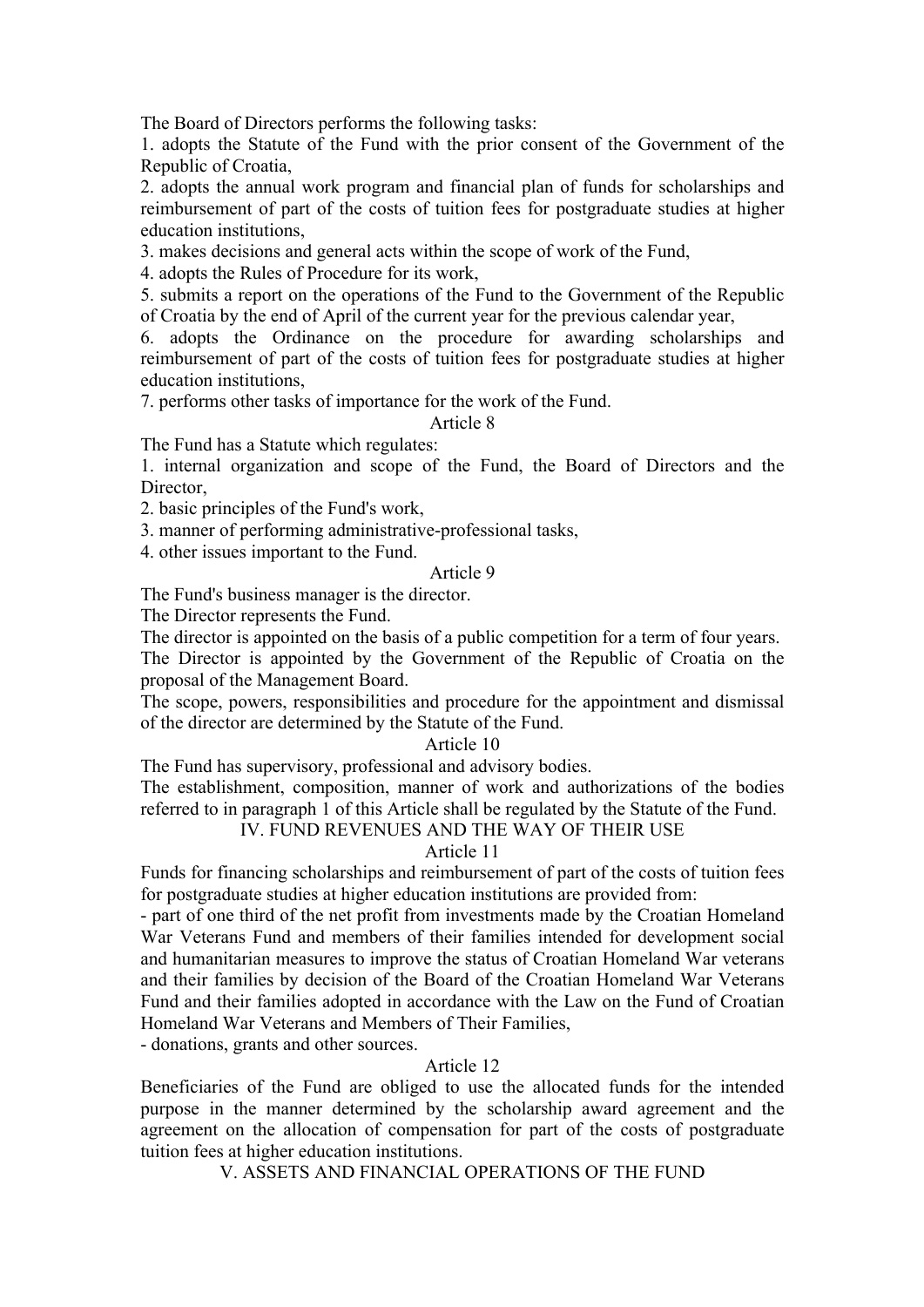# Article 13

The property of the Fund consists of things, rights and other assets that the Fund realizes in the manner prescribed by this Law.

The Fund's assets are managed by the Board of Directors.

The Fund may not acquire, encumber or alienate property without the consent of the Government of the Republic of Croatia.

The Fund may not, without the consent of the Government of the Republic of Croatia, contract other activities whose value exceeds the amount determined by the Fund's Articles of Association.

## Article 14

For each business year, the Board of Directors adopts the annual work program and financial plan.

The financial plan of the Fund is adopted in accordance with the procedure prescribed for extrabudgetary users.

The Fund is obliged to apply the regulations governing the field of budget accounting and financial reporting in budget accounting.

# Article 15

The Fund is obliged to submit a report on the implementation of the work program and financial report for the previous year to the Government of the Republic of Croatia and the Board of the Fund of Croatian Homeland War Veterans and their family members by April 30 of the current year.

The Fund is obliged to submit the annual work program and financial plan for each business year to the Management Board of the Fund of Croatian Homeland War Veterans and members of their families for consideration and approval.

At the request of the Management Board of the Fund of Croatian Homeland War Veterans and members of their families, the Fund is obliged to submit a report on the implementation of the work program and financial report outside the time period referred to in paragraph 1 of this Article.

#### YOU. PUBLICITY OF THE FUND 'S WORK Article 16

The work of the Fund is public.

The Fund is obliged to provide the public and the media and, at their request, with information on the performance of its activities.

The Fund may refuse to provide information if it is prescribed as an official or business secret.

## VII. SUPERVISION OVER THE WORK OF THE FUND

Article 17

Administrative supervision and supervision over the work of the Fund are performed by the competent central state administration bodies.

Inspection supervision over the application of this Act shall be carried out by inspections of central state administration bodies, each within its competence, in accordance with special regulations.

# VIII. TRANSITIONAL AND FINAL PROVISIONS

Article 18

The Government of the Republic of Croatia shall appoint the interim director, determine the term of office of the interim director and appoint the members of the Management Board within thirty days from the day this Act enters into force.

The interim director is obliged to make preparations for the beginning of the Fund's work and to submit an application for entry in the court register within sixty days from the day of appointment.